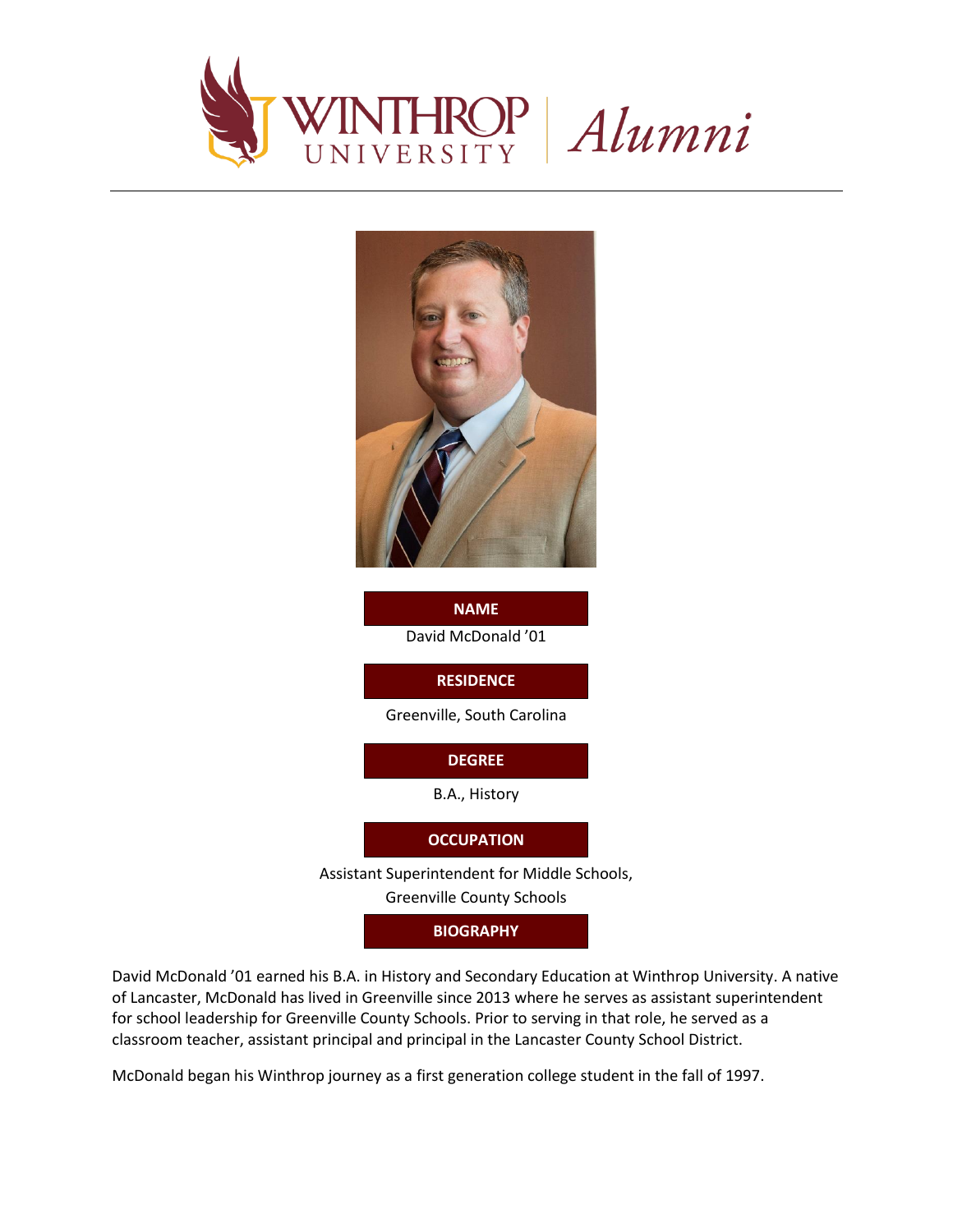

Alumni

During his time at Winthrop, he served as a student leader in many capacities including Orientation Leader, Peer Mentor, Resident Assistant, Student Government Association and others. He was recognized for his service as a student to Winthrop in 2001 with the Algernon Sydney Sullivan Award. Since becoming an alumnus, McDonald has served Winthrop as a volunteer in numerous capacities including the Young Alumni Council, Annual Fund Loyalty Council, Winthrop Alumni Admissions Volunteer, Winthrop University Foundation Board and Executive Committee, Winthrop Real Estate Foundation Board and as a longtime member of the Winthrop Alumni Executive Board where he served as secretary, first vice president and president for two terms. During his time as president, the Alumni Association saw record programming offered to alumni, established numerous new volunteer opportunities, overhauled the organizational bylaws, introduced opportunities for more alumni to become members of the Alumni Executive Board, launched new technology to enhance the Winthrop alumni experience and spearheaded the annual campaign to have all board members as donors to Winthrop.

Winthrop has often invited McDonald back to campus to serve as a guest speaker at programs and classes. In 2011, he had the opportunity to serve as the keynote speaker at Convocation. He has presented to numerous groups in the Richard W. Riley College of Education and other campus groups. Winthrop awarded McDonald the Outstanding Young Alumni Award in 2008 and again recognized him for his service in 2019 with the Winthrop Alumni Distinguished Service Award.

Professionally, McDonald has excelled in his role as an educator for his work in middle level education. He has served as a member of the National Association of Secondary School Principals, South Carolina Association for School Administrators, South Carolina Association for Middle Level Education, the National Forum to Accelerate Middle Grades Reform and many others. In 2013, he was recognized as the South Carolina Middle Level Principal of the Year, in 2017 as the National Association for Middle Level Education as the National Educator of the Year and in 2020 as the Dr. Randy Wall Distinguished Service Award Recipient from the South Carolina Association for Middle Level Education.

In the community, McDonald remains active and has served as Boy Scouts of America District Chairman, Great Travelers Rest Chamber of Commerce, Indian Land Rotary Club, member of the YMCA board of Directors, Greenville Chamber of Commerce Leadership Greenville Graduate and others. He has also served in numerous roles as an alumni member of Tau Kappa Epsilon International Fraternity including a Chapter Advisor, Board of Advisors Chairman, Recruitment Coach, Province Advisor, Marketing and Publications Committee Member and Grand Province Advisor. In 2016, McDonald was inducted into the prestigious Southern Order of Honor and in 2019 at the 60<sup>th</sup> Biennial Conclave, he was awarded a Key Leader Award.

During his downtime, McDonald enjoys spending time with his ten adult nephews and nieces, two of whom are now Winthrop graduates.